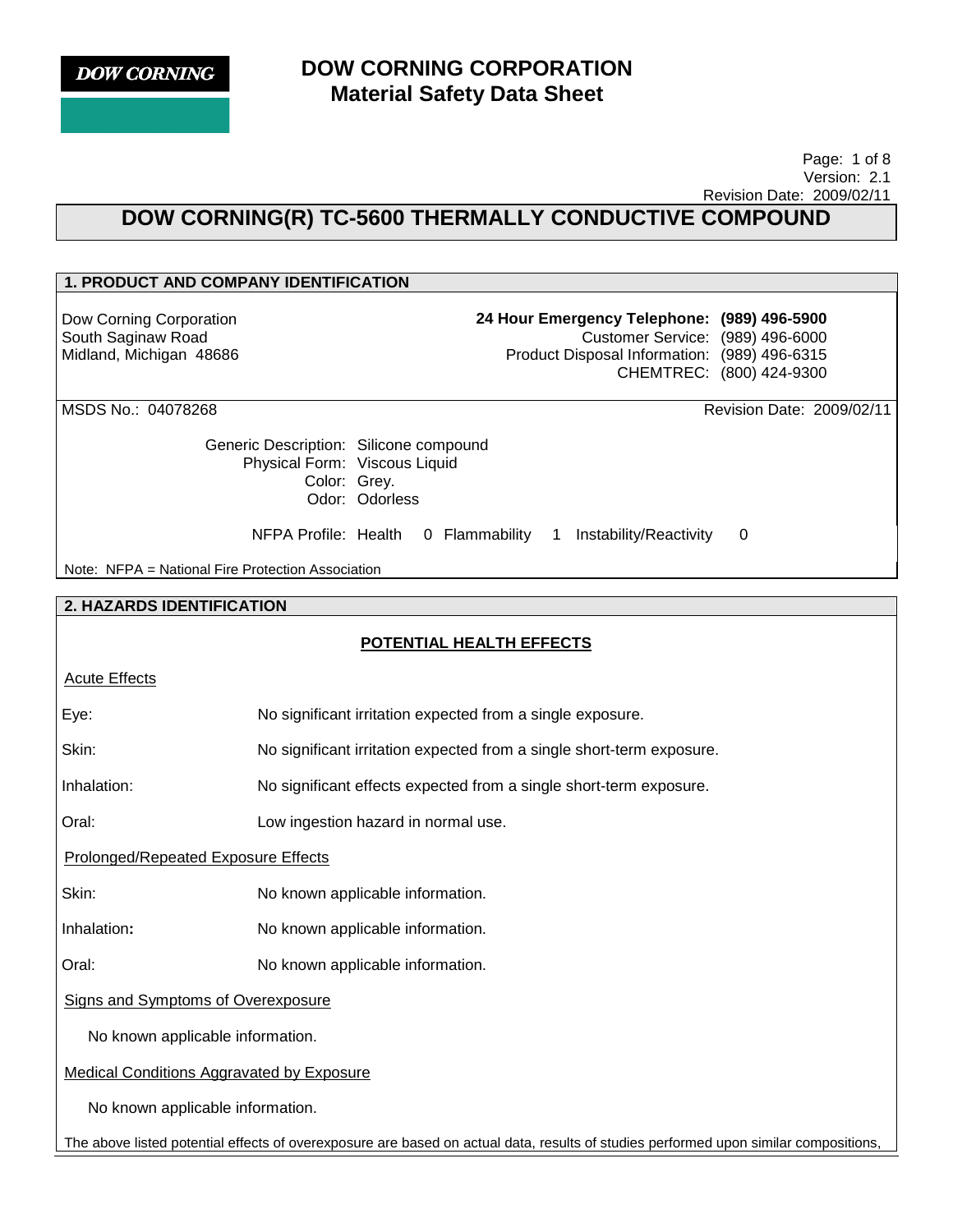

 Page: 2 of 8 Version: 2.1 Revision Date: 2009/02/11

# **DOW CORNING(R) TC-5600 THERMALLY CONDUCTIVE COMPOUND**

component data and/or expert review of the product. Please refer to Section 11 for the detailed toxicology information.

## **3. COMPOSITION/INFORMATION ON INGREDIENTS**

| CAS Number | Wt $%$ | <b>Component Name</b> |
|------------|--------|-----------------------|
|            |        |                       |

681-84-5 <0.1 Tetramethoxysilane

The above components are hazardous as defined in 29 CFR 1910.1200.

## **4. FIRST AID MEASURES**

| Eye:                | Immediately flush with water.                                    |
|---------------------|------------------------------------------------------------------|
| Skin:               | No first aid should be needed.                                   |
| Inhalation:         | No first aid should be needed.                                   |
| Oral:               | No first aid should be needed.                                   |
| Notes to Physician: | Treat according to person's condition and specifics of exposure. |

#### **5. FIRE FIGHTING MEASURES**

| Flash Point:                | 509 °F / 265 °C (Seta Closed Cup)                                                                                                                                                                                                                                             |
|-----------------------------|-------------------------------------------------------------------------------------------------------------------------------------------------------------------------------------------------------------------------------------------------------------------------------|
| Autoignition Temperature:   | Not determined.                                                                                                                                                                                                                                                               |
| Flammability Limits in Air: | Not determined.                                                                                                                                                                                                                                                               |
| Extinguishing Media:        | On large fires use dry chemical, foam or water spray. On small fires use carbon dioxide<br>(CO2), dry chemical or water spray. Water can be used to cool fire exposed containers.                                                                                             |
| Fire Fighting Measures:     | Self-contained breathing apparatus and protective clothing should be worn in fighting large<br>fires involving chemicals. Determine the need to evacuate or isolate the area according to<br>your local emergency plan. Use water spray to keep fire exposed containers cool. |
| Unusual Fire Hazards:       | None.                                                                                                                                                                                                                                                                         |

#### **6. ACCIDENTAL RELEASE MEASURES**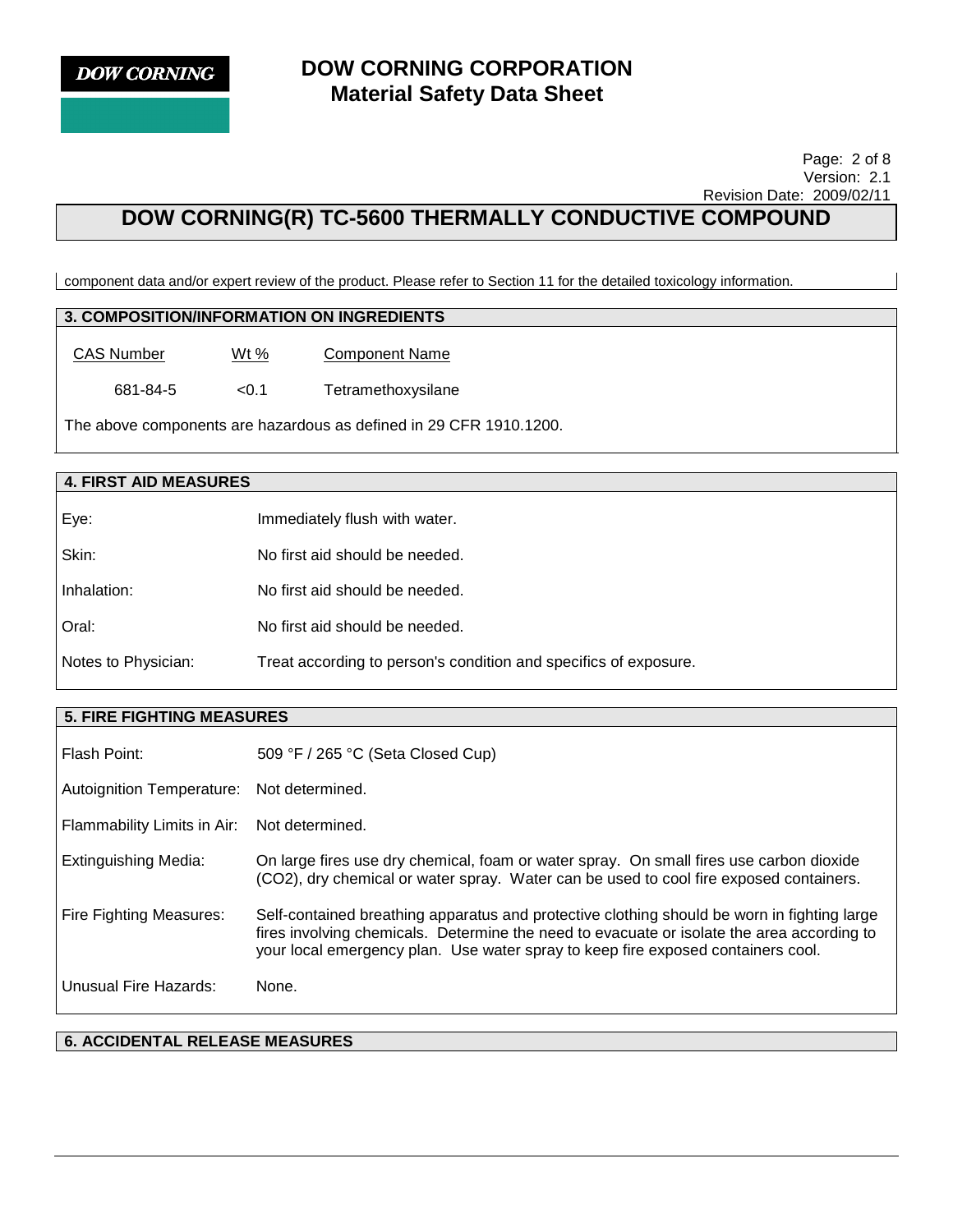**DOW CORNING** 

## **DOW CORNING CORPORATION Material Safety Data Sheet**

 Page: 3 of 8 Version: 2.1 Revision Date: 2009/02/11

# **DOW CORNING(R) TC-5600 THERMALLY CONDUCTIVE COMPOUND**

Containment/Clean up: Determine whether to evacuate or isolate the area according to your local emergency plan. Observe all personal protection equipment recommendations described in Sections 5 and 8. For large spills, provide diking or other appropriate containment to keep material from spreading. If diked material can be pumped, store recovered material in appropriate container. Clean up remaining materials from spill with suitable absorbant. Clean area as appropriate since spilled materials, even in small quantities, may present a slip hazard. Final cleaning may require use of steam, solvents or detergents. Dispose of saturated absorbant or cleaning materials appropriately, since spontaneous heating may occur. Local, state and federal laws and regulations may apply to releases and disposal of this material, as well as those materials and items employed in the cleanup of releases. You will need to determine which federal, state and local laws and regulations are applicable. Sections 13 and 15 of this MSDS provide information regarding certain federal and state requirements.

Note: See section 8 for Personal Protective Equipment for Spills. Call (989) 496-5900, if additional information is required.

## **7. HANDLING AND STORAGE**

Use with adequate ventilation. Traces of benzene (carcinogen) may form if heated in air above 300 F (149 C). Provide ventilation to control vapor exposure within inhalation guidelines when handling at elevated temperatures. Review the OSHA benzene regulation for detailed information on safe handling requirements. Product contains a highly toxic component. Provide engineering controls to ensure exposure levels are controlled.

Use reasonable care and store away from oxidizing materials.

## **8. EXPOSURE CONTROLS / PERSONAL PROTECTION**

#### **Component Exposure Limits**

CAS Number Component Name **EXPOSURG** Exposure Limits

681-84-5 Tetramethoxysilane ACGIH TLV: TWA 1 ppm.

#### **Engineering Controls**

Local Ventilation: Recommended. General Ventilation: Recommended.

## **Personal Protective Equipment for Routine Handling**

Eyes: Use proper protection - safety glasses as a minimum.

Skin: Washing at mealtime and end of shift is adequate.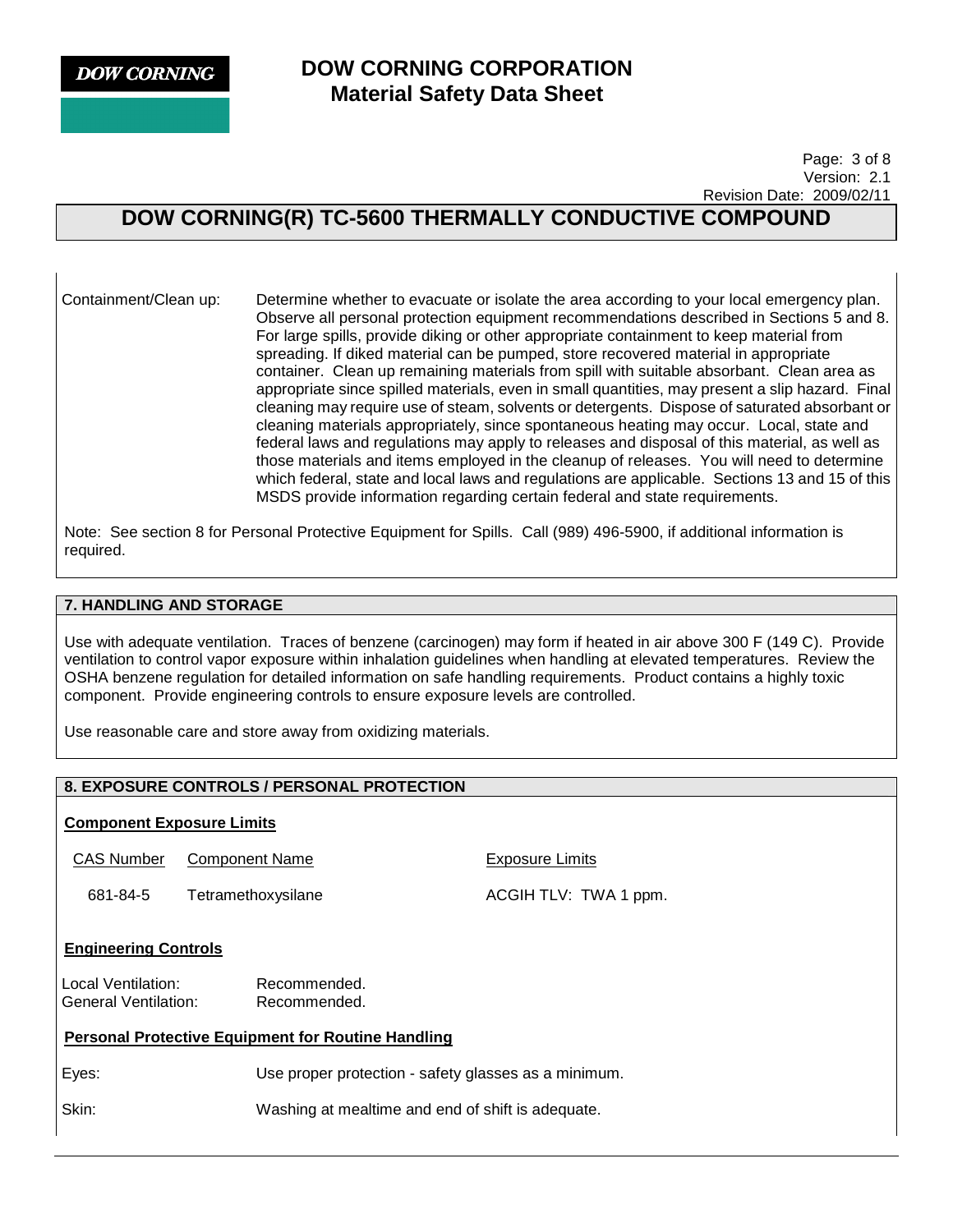

Respirator:

## **DOW CORNING CORPORATION Material Safety Data Sheet**

#### Page: 4 of 8 Version: 2.1 Revision Date: 2009/02/11

# **DOW CORNING(R) TC-5600 THERMALLY CONDUCTIVE COMPOUND**

Suitable Gloves: Handle in accordance with good industrial hygiene and safety practices.

Inhalation: No respiratory protection should be needed.

Suitable Respirator: None should be needed.

## **Personal Protective Equipment for Spills**

Eyes: Use proper protection - safety glasses as a minimum.

Skin: Washing at mealtime and end of shift is adequate.

Inhalation/Suitable No respiratory protection should be needed.

Precautionary Measures: Use reasonable care.

Comments: Traces of benzene (carcinogen) may form if heated in air above 300 F (149 C). Provide ventilation to control vapor exposure within inhalation guidelines when handling at elevated temperatures. Review the OSHA benzene regulation for detailed information on safe handling requirements. Product contains a highly toxic component. Provide engineering controls to ensure exposure levels are controlled.

Note: These precautions are for room temperature handling. Use at elevated temperature or aerosol/spray applications may require added precautions. For further information regarding aerosol inhalation toxicity, please refer to the guidance document regarding the use of silicone-based materials in aerosol applications that has been developed by the silicone industry (www.SEHSC.com) or contact the Dow Corning customer service group.

## **9. PHYSICAL AND CHEMICAL PROPERTIES**

| Physical Form: Viscous Liquid               |                                                |
|---------------------------------------------|------------------------------------------------|
| Color: Grey.                                |                                                |
|                                             | Odor: Odorless                                 |
| Specific Gravity @ 25°C: 2.74               |                                                |
|                                             | Viscosity: 85,000 mPa s                        |
| Freezing/Melting Point: Not determined.     |                                                |
| Boiling Point: $> 200$ °C                   |                                                |
| Vapor Pressure @ 25°C: Not determined.      |                                                |
|                                             | Vapor Density: Not determined.                 |
| Solubility in Water: Not determined.        |                                                |
|                                             | pH: Not determined.                            |
| Volatile Content:                           |                                                |
|                                             | Flash Point: 509 °F / 265 °C (Seta Closed Cup) |
| Autoignition Temperature: Not determined.   |                                                |
| Flammability Limits in Air: Not determined. |                                                |

Note: The above information is not intended for use in preparing product specifications. Contact Dow Corning before writing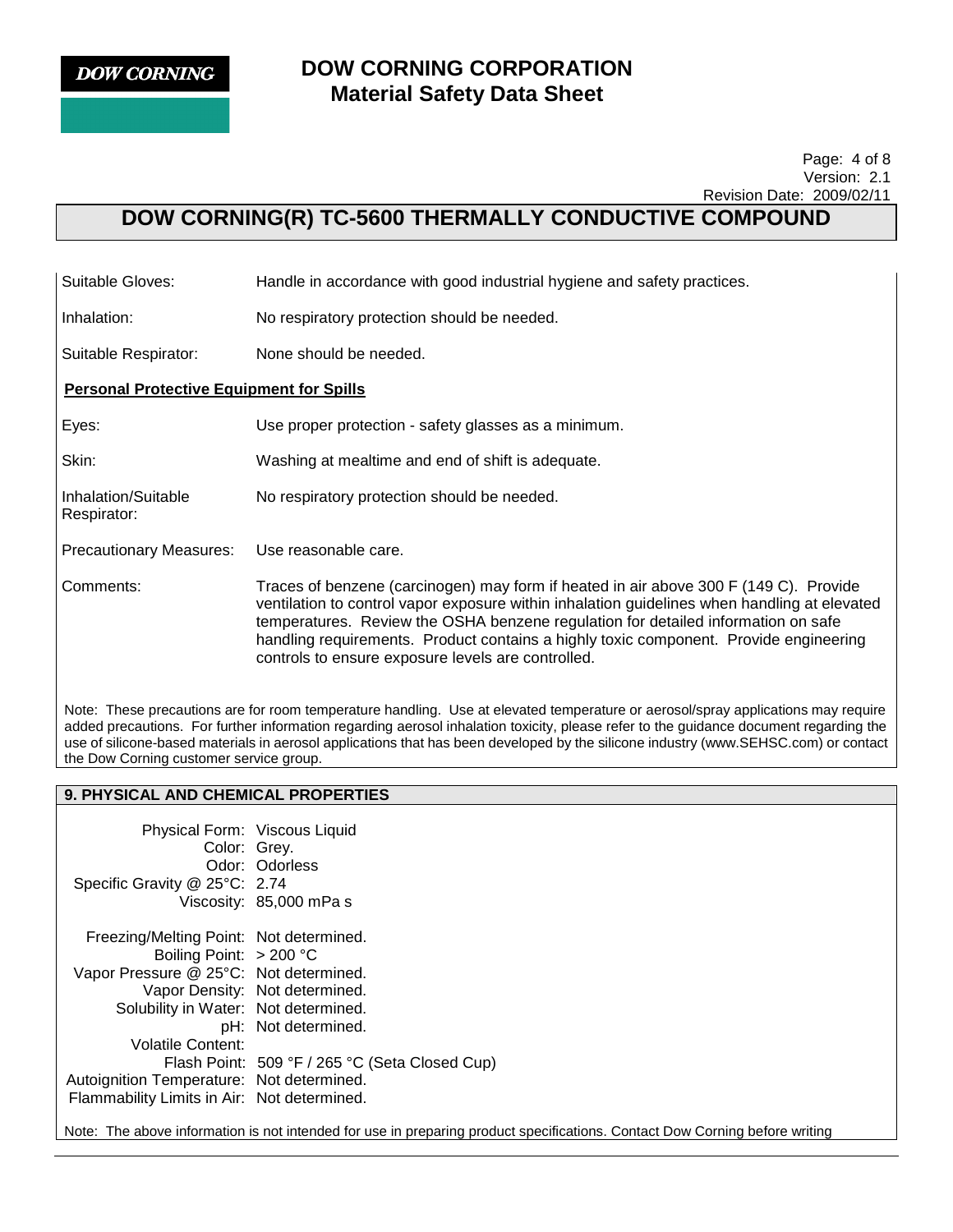

#### Page: 5 of 8 Version: 2.1 Revision Date: 2009/02/11

# **DOW CORNING(R) TC-5600 THERMALLY CONDUCTIVE COMPOUND**

specifications.

### **10. STABILITY AND REACTIVITY**

Chemical Stability: Stable. Hazardous Polymerization: Hazardous polymerization will not occur.

Conditions to Avoid: None.

Materials to Avoid: Oxidizing material can cause a reaction.

#### Hazardous Decomposition Products

Thermal breakdown of this product during fire or very high heat conditions may evolve the following decomposition products: Carbon oxides and traces of incompletely burned carbon compounds. Silicon dioxide. Formaldehyde. Hydrogen. Metal oxides. Zinc oxide fumes.

#### **11. TOXICOLOGICAL INFORMATION**

#### **Component Toxicology Information**

Product contains tetramethoxysilane which is highly toxic by inhalation. The 4 hour LC50 in rats is 63 ppm. Severe eye injury ranging from eye pain to blindness and eye loss has resulted from occupational exposure to tetramethoxysilane. Exposure to air concentrations of 200 to 300 ppm for 15 minutes can induce minimal eye lesions and exposure at 1000 ppm can produce corneal damage.

#### **Special Hazard Information on Components**

No known applicable information.

### **12. ECOLOGICAL INFORMATION**

#### **Environmental Fate and Distribution**

Complete information is not yet available.

## **Environmental Effects**

Complete information is not yet available.

#### **Fate and Effects in Waste Water Treatment Plants**

Complete information is not yet available.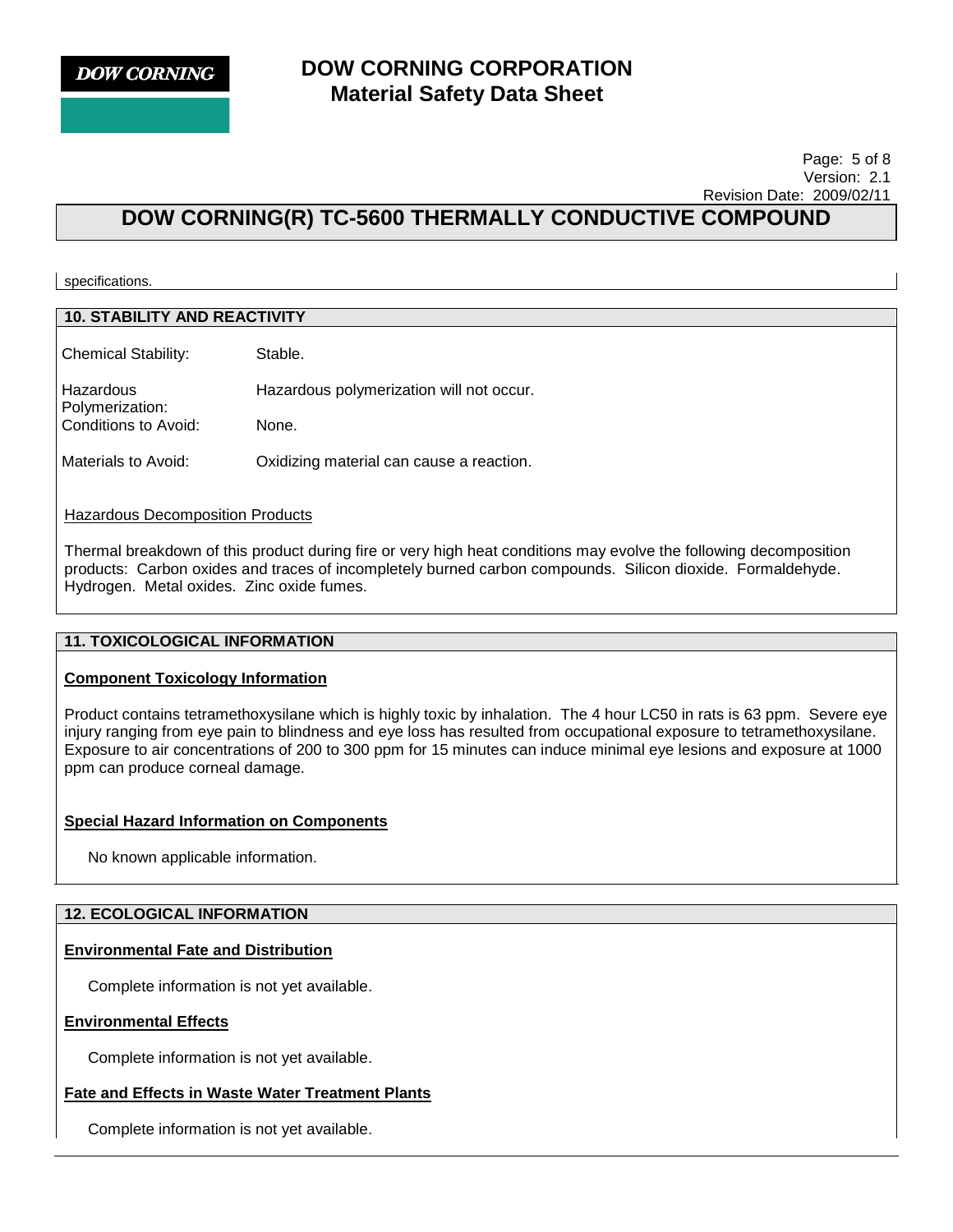#### Page: 6 of 8 Version: 2.1 Revision Date: 2009/02/11

# **DOW CORNING(R) TC-5600 THERMALLY CONDUCTIVE COMPOUND**

| <b>Ecotoxicity Classification Criteria</b>                                                            |              |                        |       |
|-------------------------------------------------------------------------------------------------------|--------------|------------------------|-------|
| Hazard Parameters (LC50 or EC50)                                                                      | <b>High</b>  | Medium                 | Low   |
| Acute Aquatic Toxicity (mg/L)                                                                         | –<=1         | $>1$ and $\leq 100$    | >100  |
| l Acute Terrestrial Toxicitv                                                                          | $\leq$ = 100 | $>100$ and $\leq$ 2000 | >2000 |
| This table is adapted from "Environmental Toxicology and Risk Assessment", ASTM STP 1179, p.34, 1993. |              |                        |       |

This table can be used to classify the ecotoxicity of this product when ecotoxicity data is listed above. Please read the other information presented in the section concerning the overall ecological safety of this material.

## **13. DISPOSAL CONSIDERATIONS**

## **RCRA Hazard Class (40 CFR 261)**

When a decision is made to discard this material, as received, is it classified as a hazardous waste? No

State or local laws may impose additional regulatory requirements regarding disposal.Call (989) 496-6315, if additional information is required.

#### **14. TRANSPORT INFORMATION**

#### **DOT Road Shipment Information (49 CFR 172.101)**

Not subject to DOT.

## **Ocean Shipment (IMDG)**

Not subject to IMDG code.

## **Air Shipment (IATA)**

Not subject to IATA regulations.

Call Dow Corning Transportation, (989) 496-8577, if additional information is required.

## **15. REGULATORY INFORMATION**

Contents of this MSDS comply with the OSHA Hazard Communication Standard 29 CFR 1910.1200.

TSCA Status: All chemical substances in this material are included on or exempted from listing on the TSCA Inventory of Chemical Substances.

## **EPA SARA Title III Chemical Listings**

**Section 302 Extremely Hazardous Substances (40 CFR 355):**  None.

**Section 304 CERCLA Hazardous Substances (40 CFR 302):**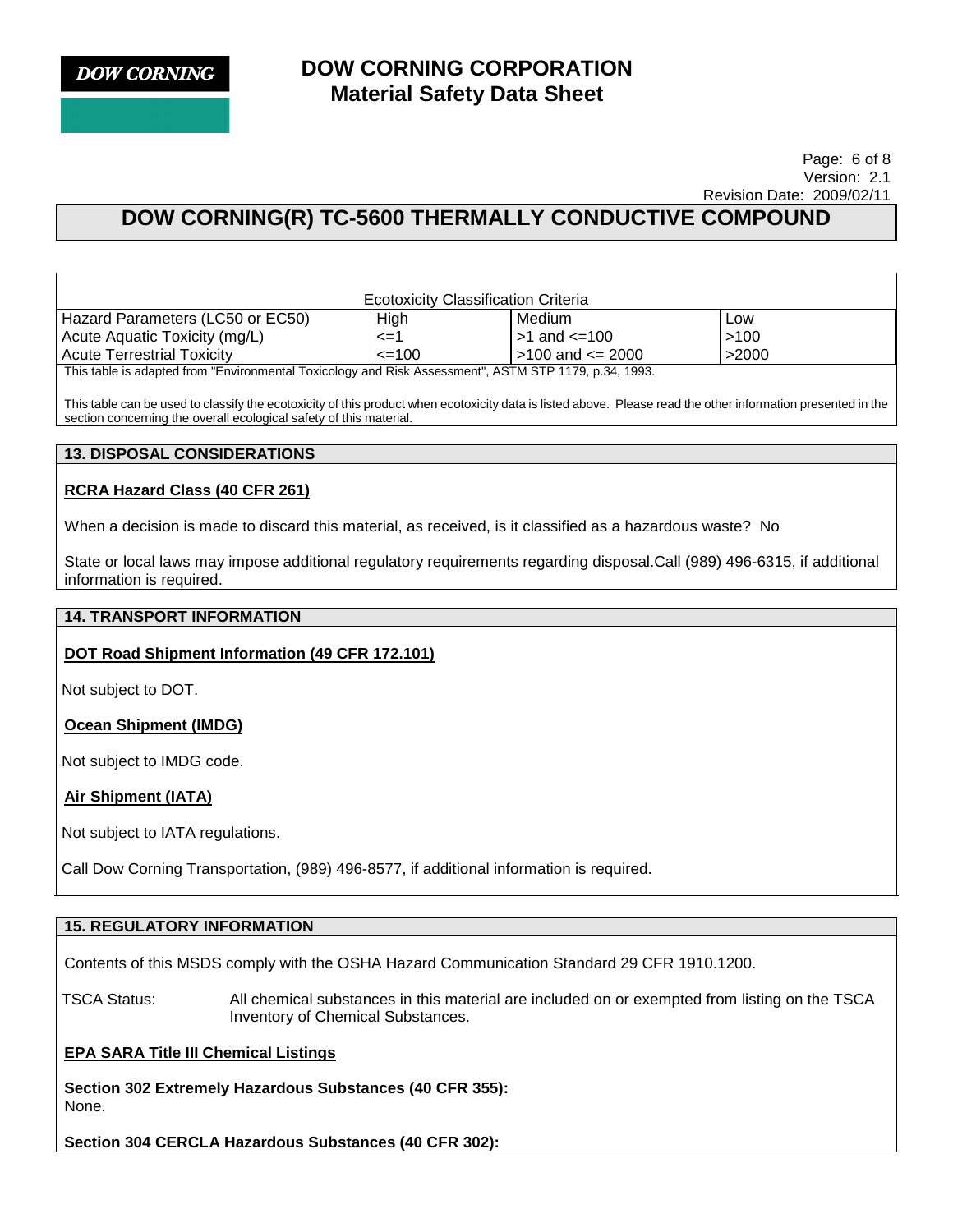

#### Page: 7 of 8 Version: 2.1 Revision Date: 2009/02/11

# **DOW CORNING(R) TC-5600 THERMALLY CONDUCTIVE COMPOUND**

None.

### **Section 311/312 Hazard Class (40 CFR 370):**

Acute: No Chronic: No Fire: No Pressure: No Reactive: No

#### **Section 313 Toxic Chemicals (40 CFR 372):**

None present or none present in regulated quantities.

Note: Chemicals are listed under the 313 Toxic Chemicals section only if they meet or exceed a reporting threshold.

#### **Supplemental State Compliance Information**

## **California**

Warning: This product contains the following chemical(s) listed by the State of California under the Safe Drinking Water and Toxic Enforcement Act of 1986 (Proposition 65) as being known to cause cancer, birth defects or other reproductive harm.

None known.

#### **Massachusetts**

No ingredient regulated by MA Right-to-Know Law present.

#### **New Jersey**

| <b>CAS Number</b>                    | Wt %          | <b>Component Name</b>                                                  |
|--------------------------------------|---------------|------------------------------------------------------------------------|
| <b>NJ TSRN</b><br>14962700-700<br>4P | >60.0         | <b>Treated filler</b>                                                  |
| <b>NJ TSRN</b><br>14962700-700<br>3P | $15.0 - 40.0$ | Zinc oxide                                                             |
| 471277-16-4                          | $3.0 - 7.0$   | Dimethyl siloxane, dimethylvinylsiloxy and trimethoxysiloxy-terminated |
| 63148-52-7                           | $1.0 - 5.0$   | Dimethyl, phenylmethyl siloxane, trimethyl-terminated                  |
| Pennsylvania                         |               |                                                                        |

CAS Number Wt% Component Name